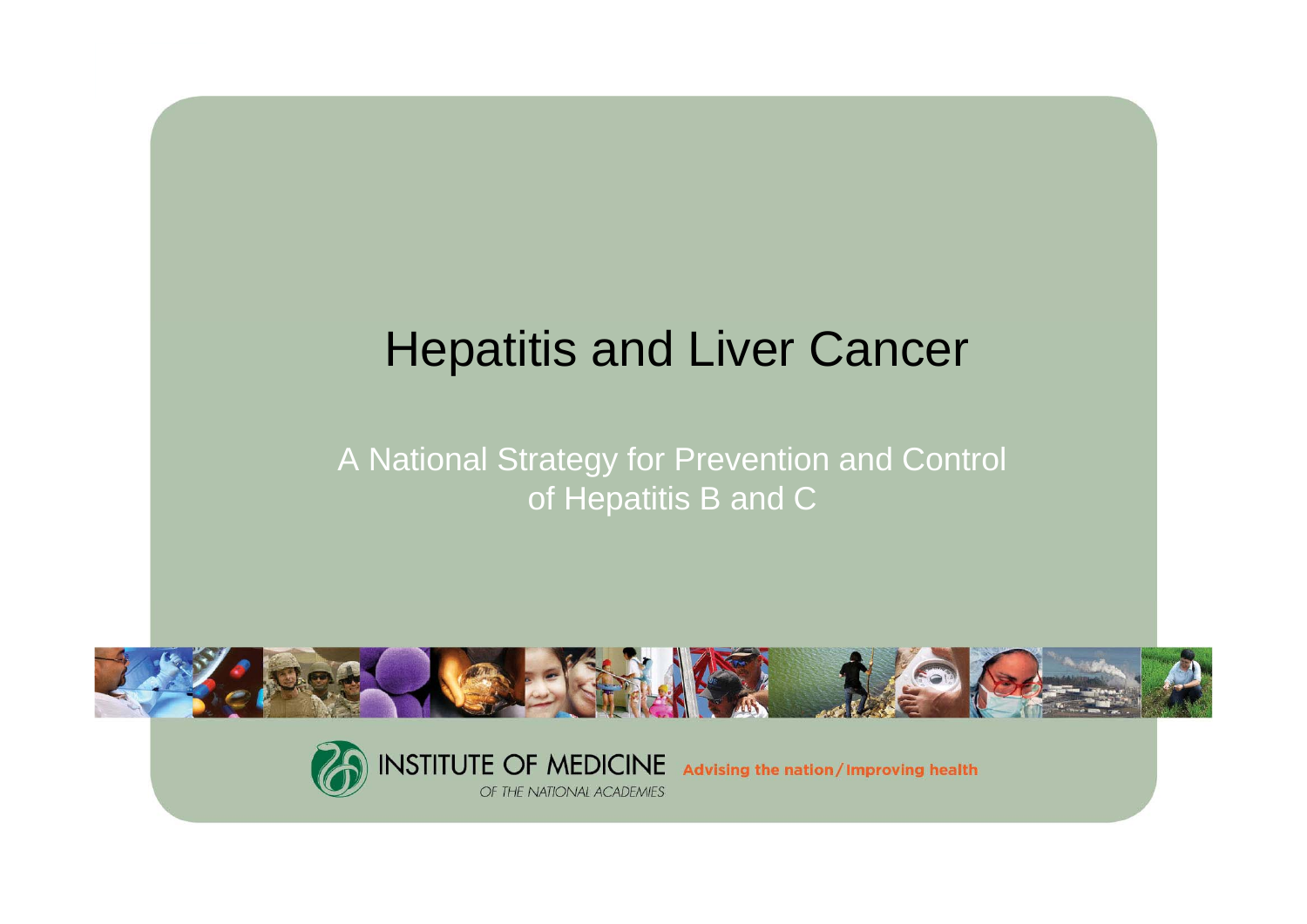#### Committee Members

**R. Palmer Beasley, MD,** (Chair), University of Texas, School of Public Health **Harvey J. Alter, MD,** National Institutes of Health **Margaret L. Brandeau, PhD**, Stanford University **Daniel R. Church, MPH,** Massachusetts Department of Health **Alison A. Evans, ScD,** Drexel University School of Public Health **Holly Hagan, PhD,** New York University **Sandral Hullett, MD, MPH,** Cooper Green Hospital, Birmingham, Alabama **Stacene R. Maroushek, MD, PhD, MPH,** Hennepin County Medical Center, Minneapolis, Minnesota **Randall R. Mayer, MS, MPH,** Iowa Department of Public Health **Brian J. McMahon, MD,** Alaska Native Tribal Health Consortium **Martín Jose Sepúlveda, MD,** International Business Machines Corporation **Samuel So, MB, BS,** Stanford University School of Medicine **David L. Thomas, MD**, Johns Hopkins School of Medicine **Lester N. Wright, MD, MPH,** New York Department of Correctional Services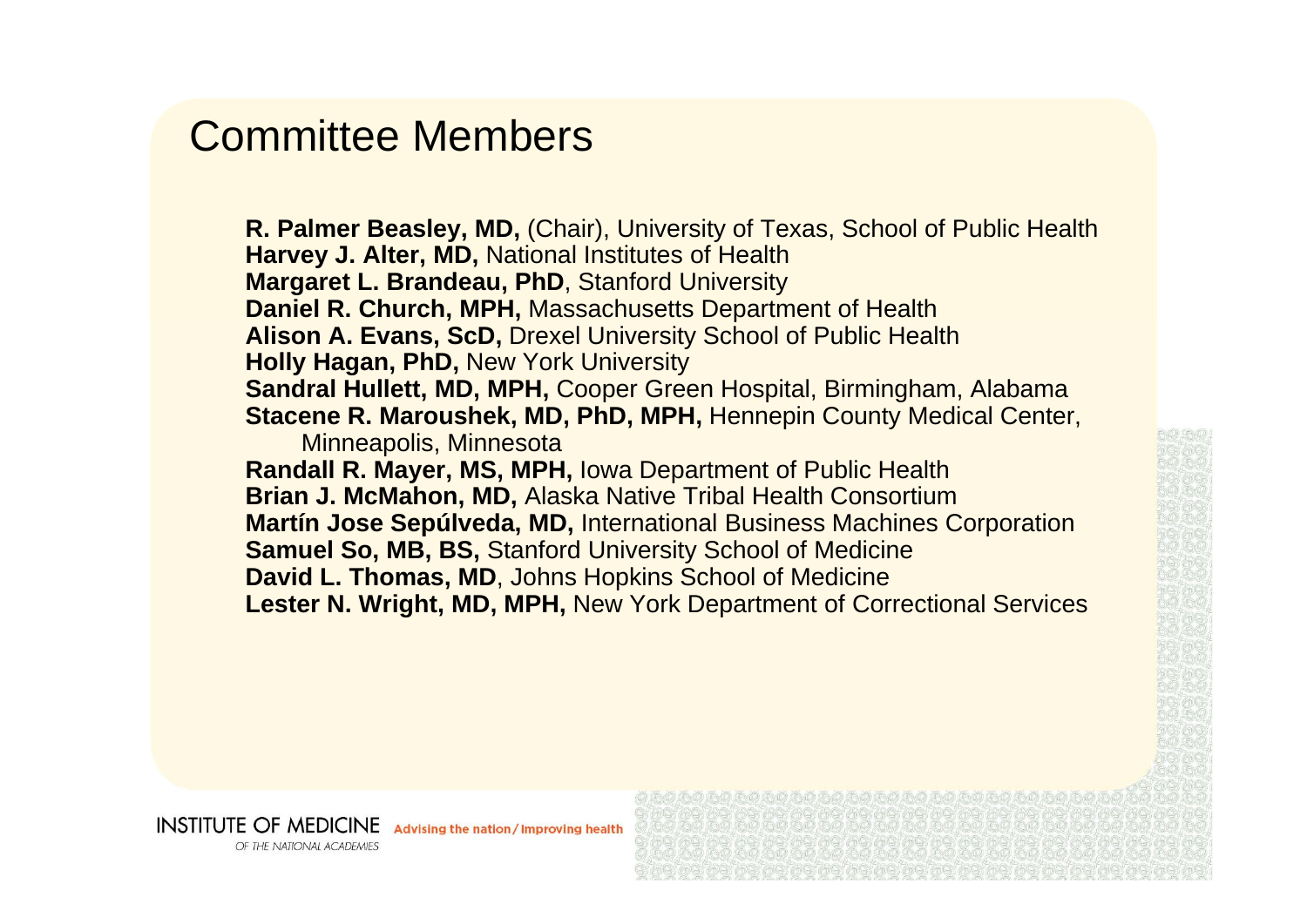## Institute of Medicine

- •Part of the National Institute of Science•Charted and funded by US Congress to advise US government on health issues and disparities •Evidenced-based approach
	- Project performed over 18 months
	- Strong support staff at IOM: full time PhD, full time Masters level person, part time logistic support person

•Results presented to pertinent government agencies and Congress in January 2009.

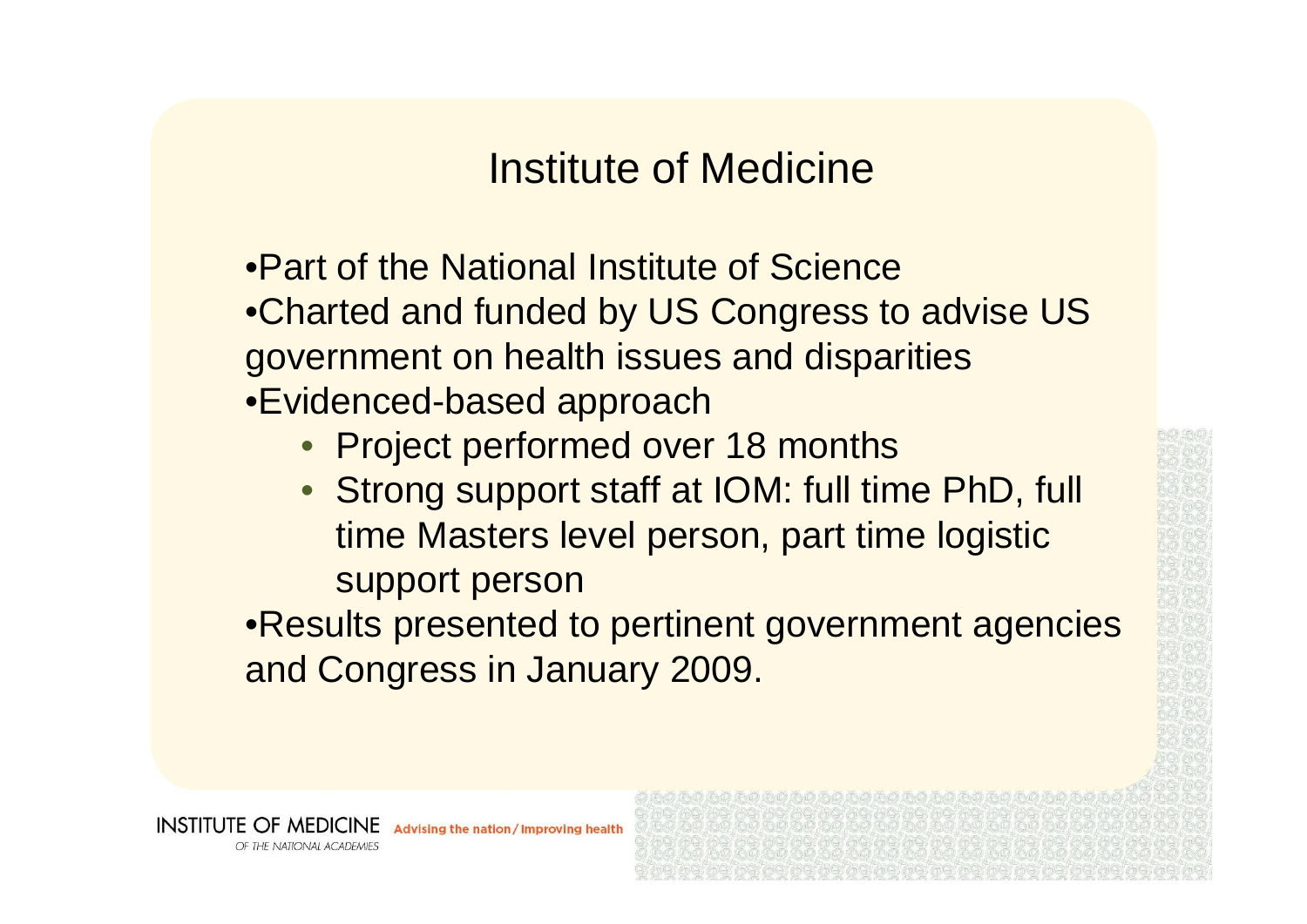#### Statement of Task

The IOM will form a committee to determine ways to reduce new HBV and HCV infections and the morbidity and mortality related to chronic viral hepatitis. The committee will assess current prevention and control activities and identify priorities for research, policy, and action. The committee will highlight issues that warrant further investigations and opportunities for collaboration between private and public sectors.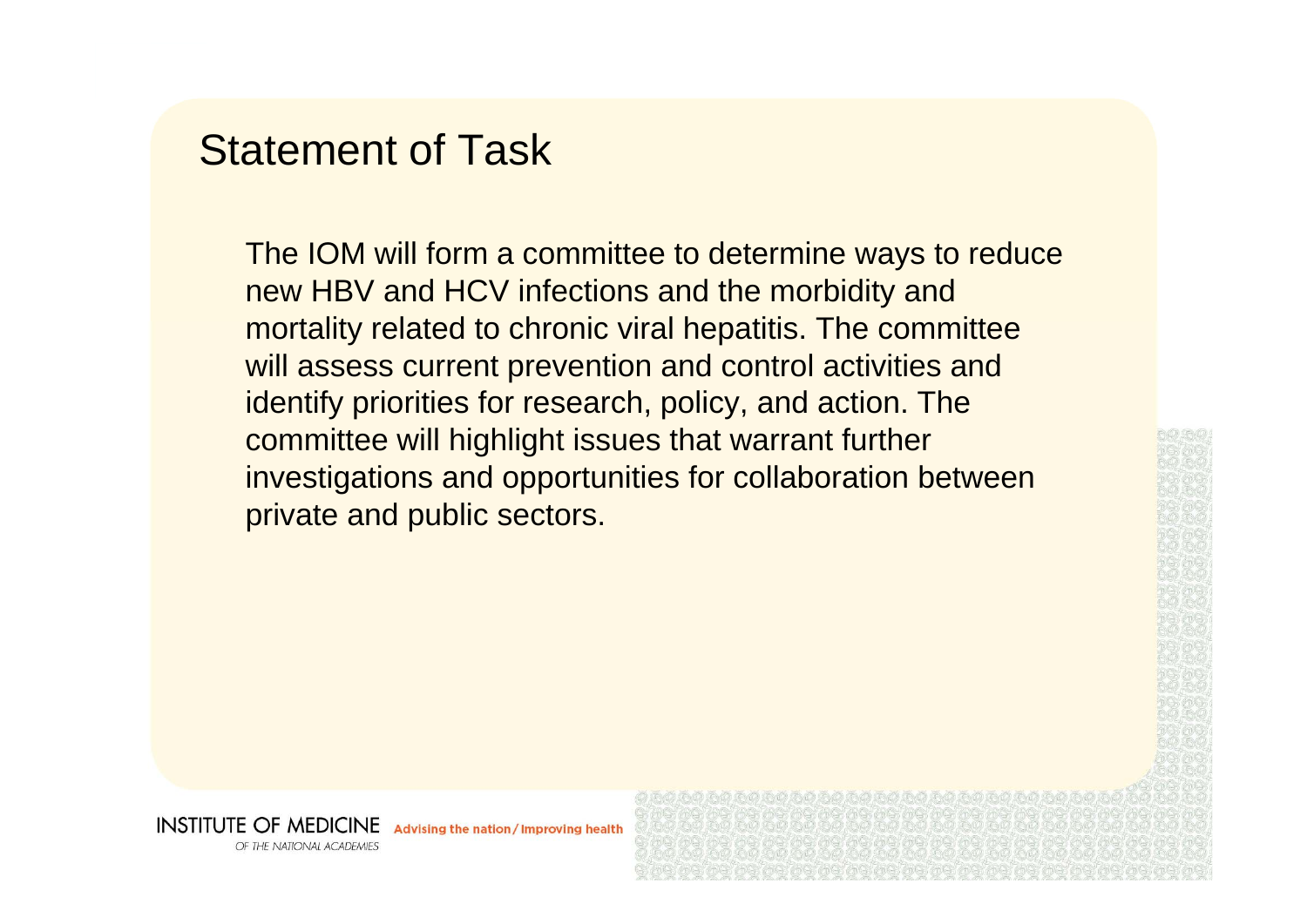# Committee Examined

- •Strategies for preventing new HBV and HCV infections
- • Strategies for reducing morbidity and mortality from chronic HBV and HCV infections
- • Assess the type and quality of data needed from state and local viral hepatitis surveillance systems to guide and evaluate prevention services
- • Health Disparities of specific subpopulations at high risk, such as:

Advising the nation / Improving health

INSTITUTE OF MEDICINE

OF THE NATIONAL ACADEMIES

- • Asian Americans, African Americans, and persons born in HBV endemic countries
- •Illicit drug users, men who have sex with men, and youth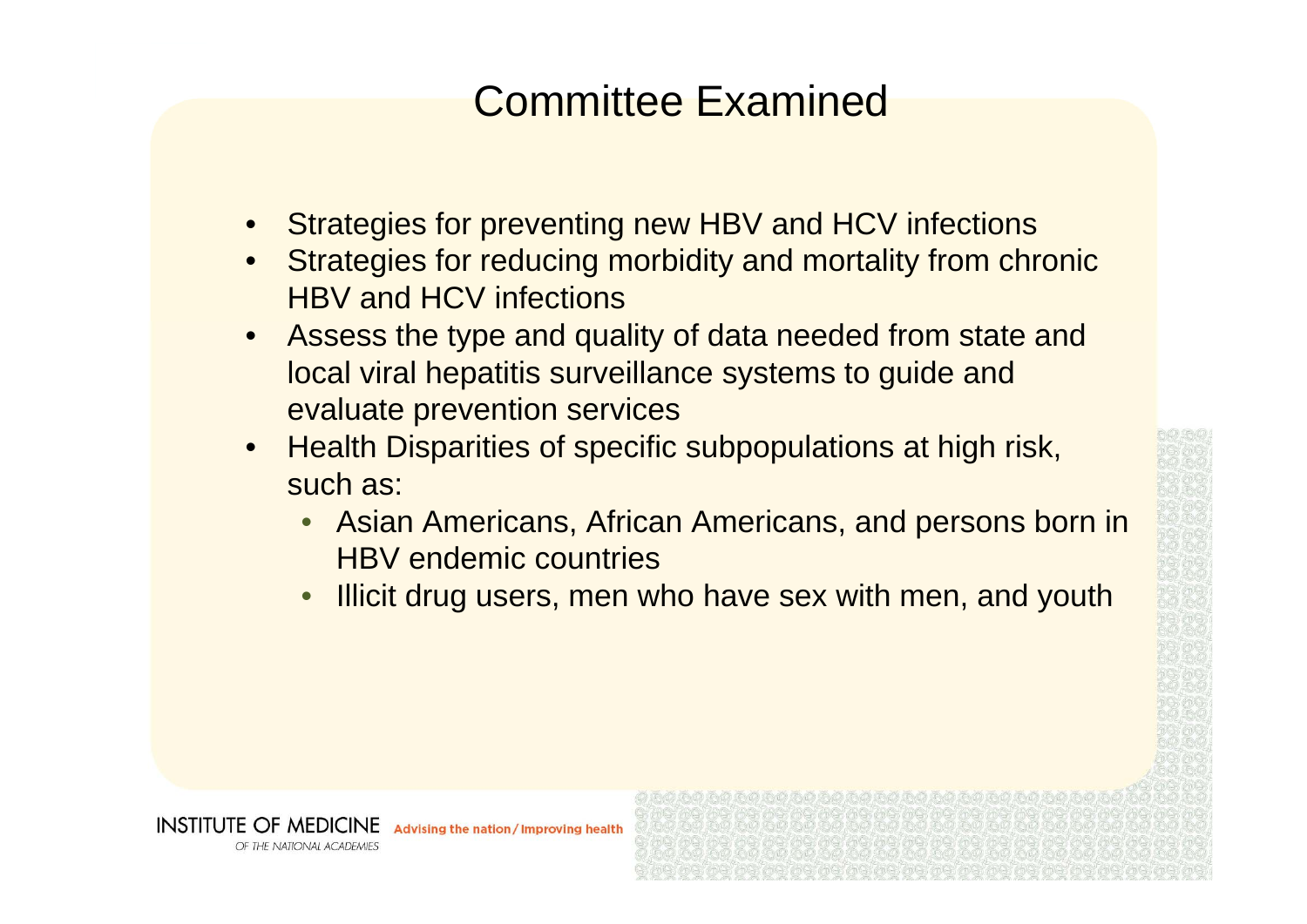#### Lack of awareness and associated deaths

| <b>Virus</b> | <b>Prevalence</b>          | $%$ of<br><b>Population</b><br><b>Unaware of</b><br><b>Infection</b><br><b>Status</b> | Deaths in 2006<br><b>Related to</b><br><b>Infection</b> |
|--------------|----------------------------|---------------------------------------------------------------------------------------|---------------------------------------------------------|
| <b>HBV</b>   | $800,000 - 1.4$<br>million | About 65%                                                                             | 3,000                                                   |
| <b>HCV</b>   | $2.7 - 3.9$ million        | About 75%                                                                             | 12,000                                                  |
| <b>HIV</b>   | 1.1 million                | About 21%                                                                             | 14,016                                                  |

Sources: CDC; Lin et al, 2007; Hagan et al 2006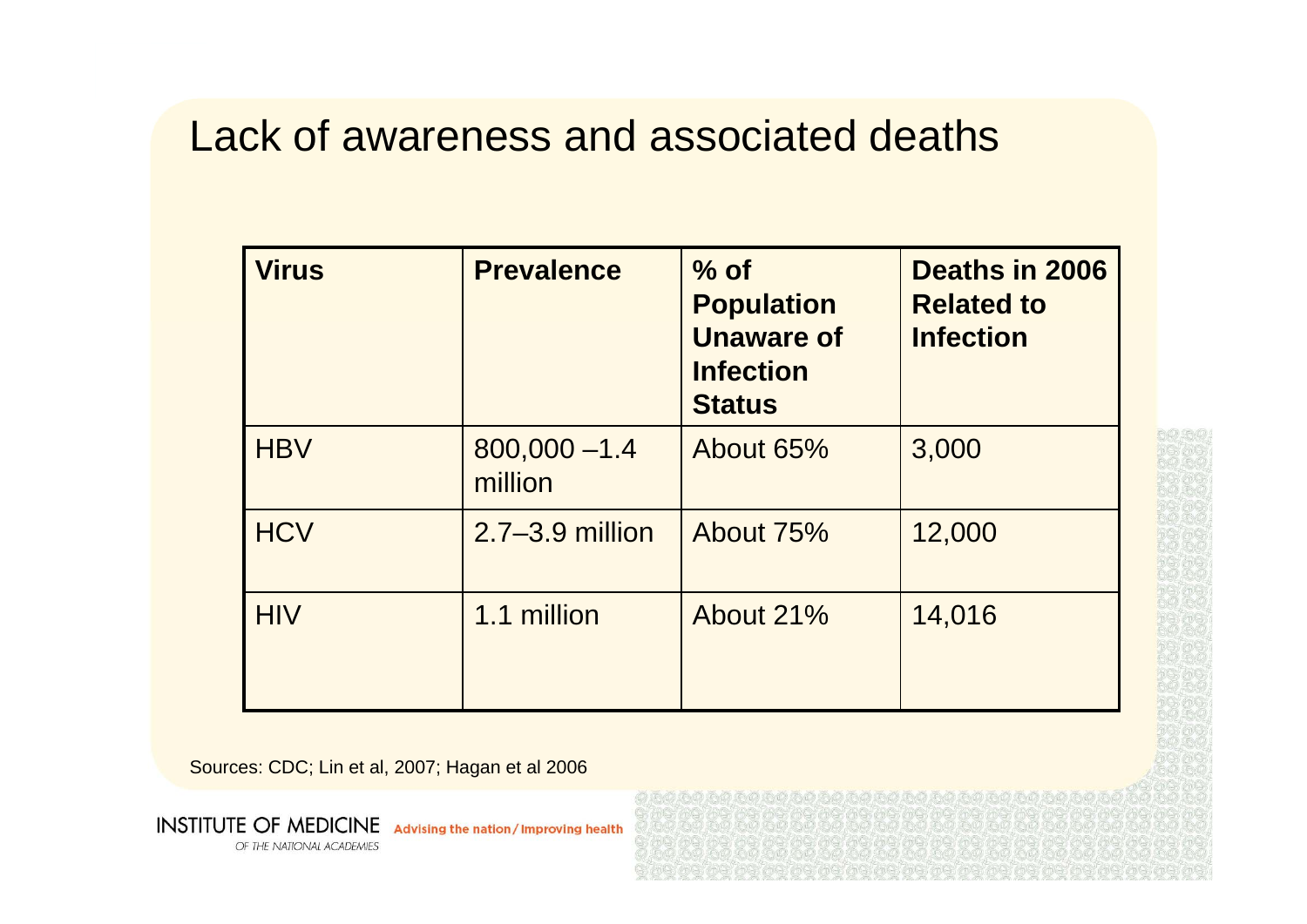Lack of Public Resource Allocation

National Center for HIV/AIDS, Viral Hepatitis, Sexually Transmitted Disease, and Tuberculosis Prevention Funding

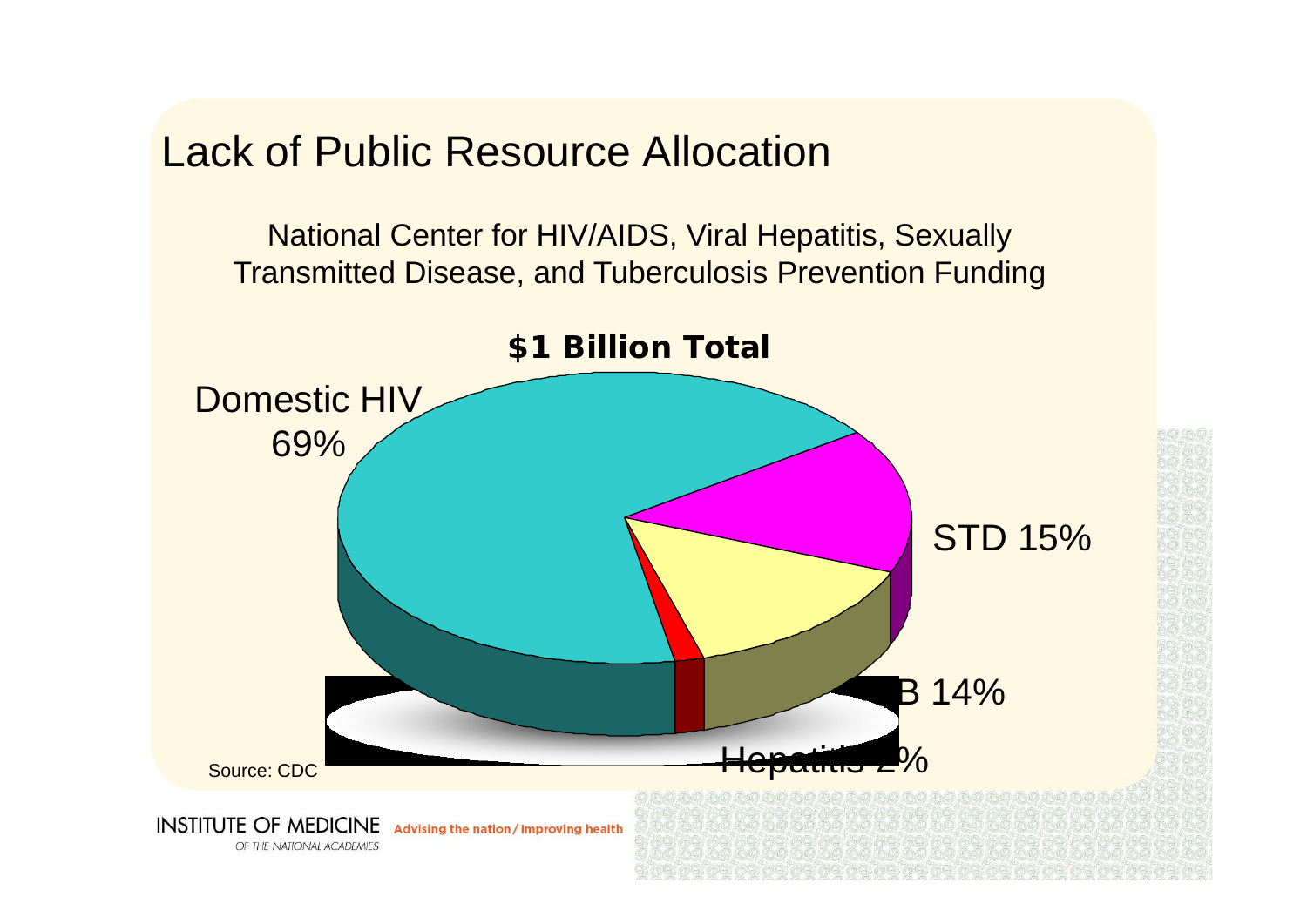# The Consequences

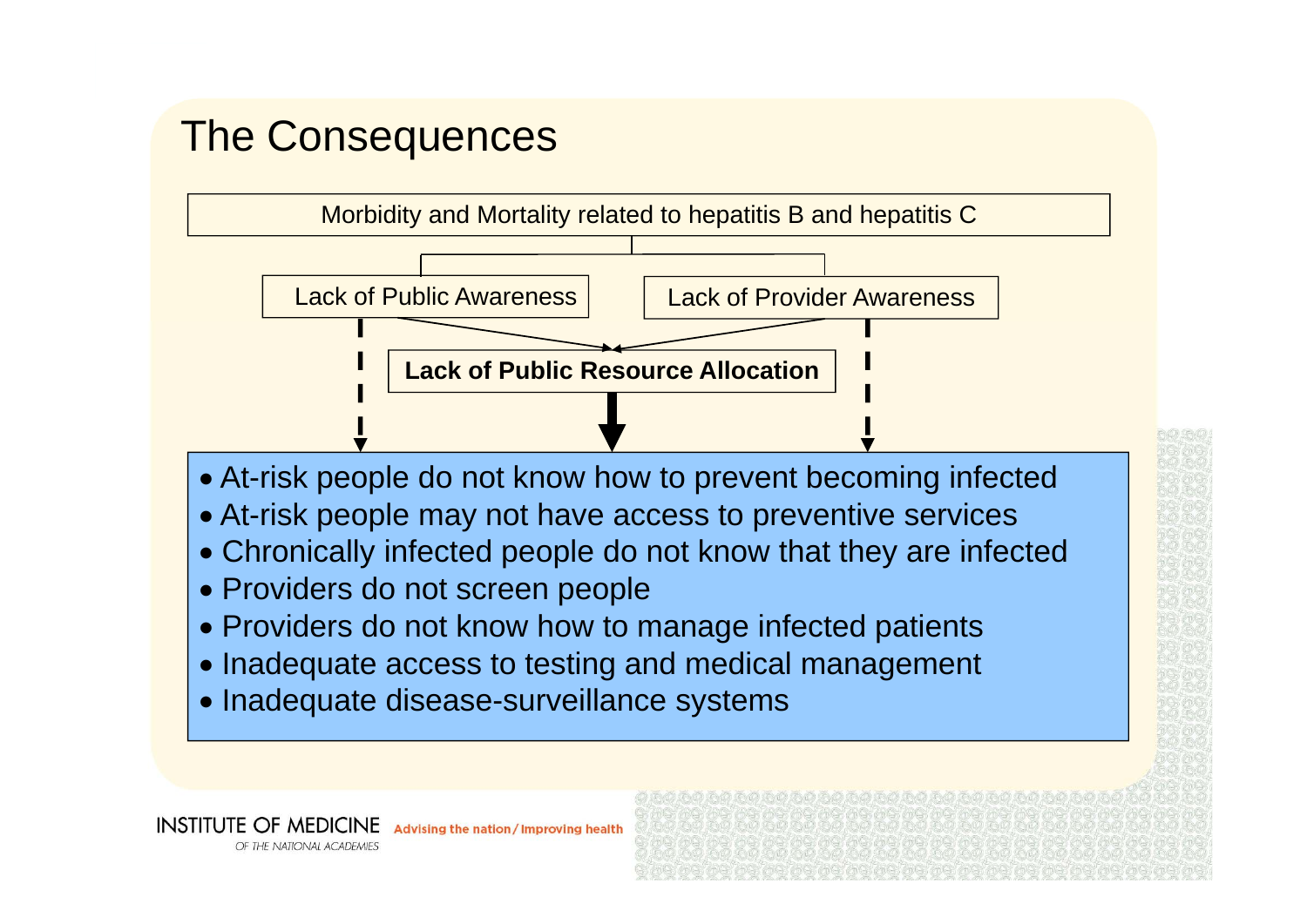# The Recommendations

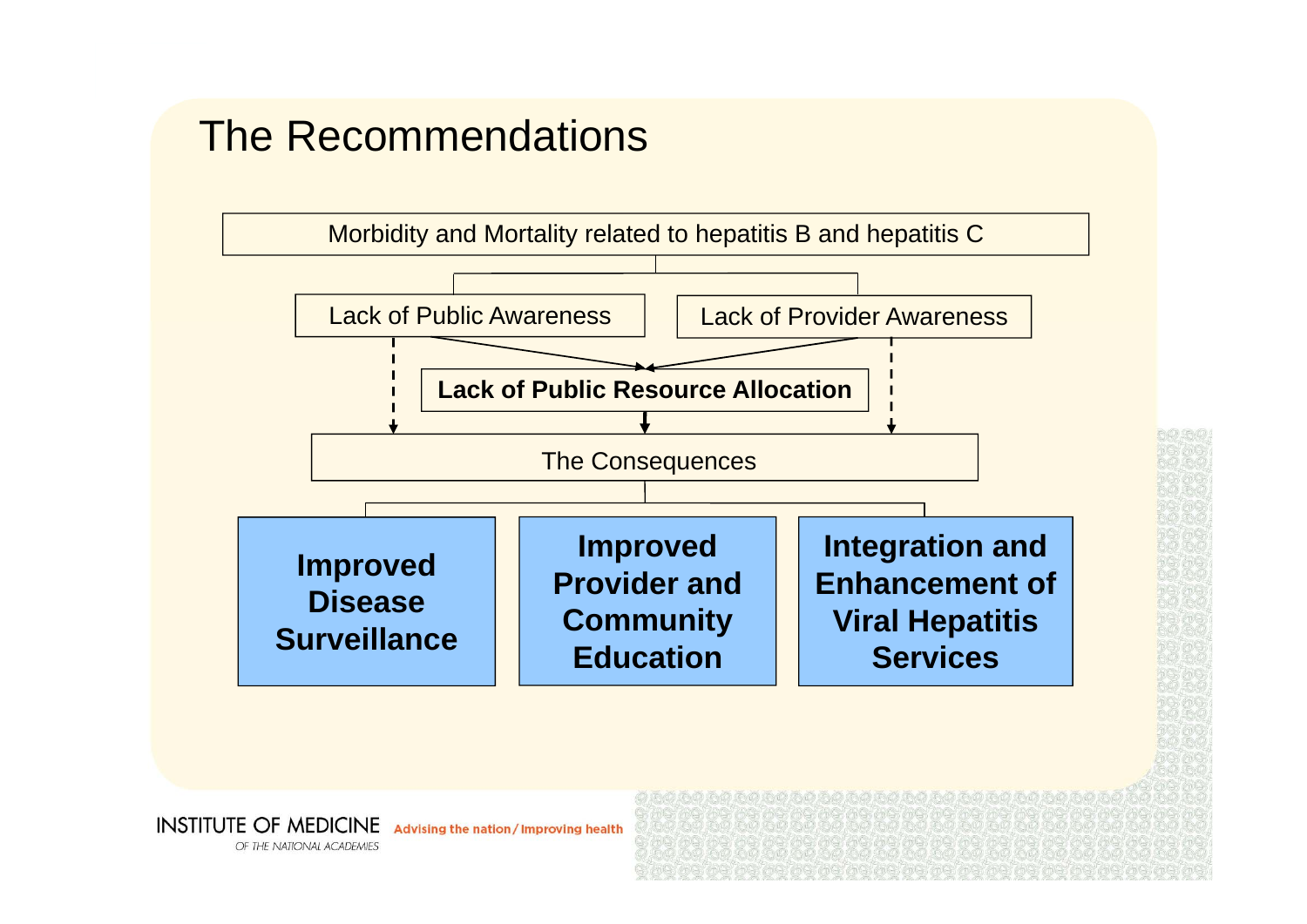#### Recommendation 2-1

The Centers for Disease Control and Prevention should conduct a comprehensive evaluation of the national hepatitis B and hepatitis C public-health surveillance system.

- **Include assessment of the system's attributes, including** completeness, data quality and accuracy, timeliness, sensitivity, specificity, predictive value positive, representativeness, and stability.
- eri<br>Ka Be consistent with CDC's Updated Guidelines for Evaluating Public Health Surveillance Systems.
- eri<br>Ka Be used to guide the development of detailed technical guidance and standards for viral hepatitis surveillance.
- eri<br>Ka Be published in a report.

Advising the nation / Improving health

INSTITUTE OF MEDICINE

OF THE NATIONAL ACADEMIES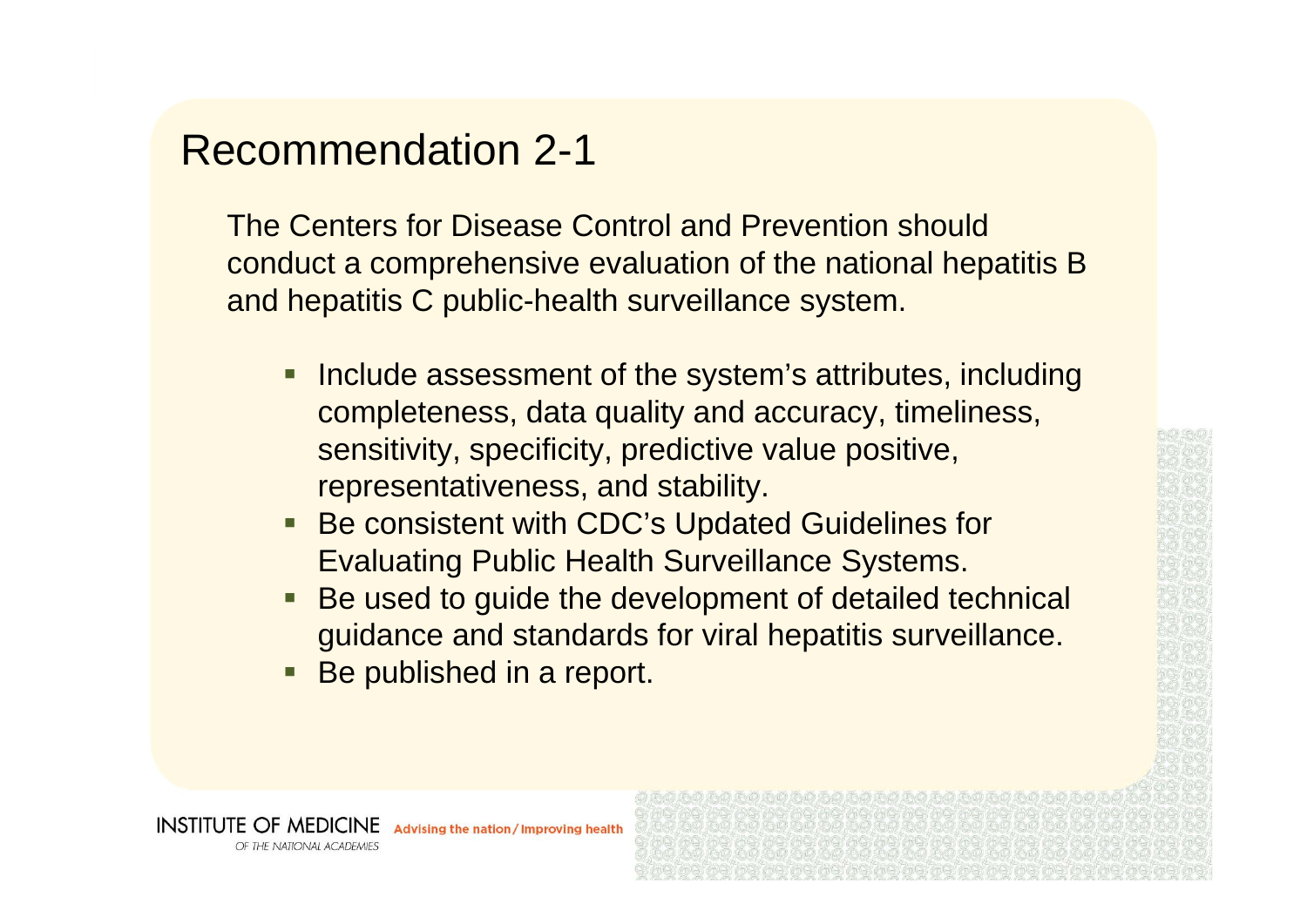## Disease Surveillance Recommendations

2-2. The Centers for Disease Control and Prevention should develop specific cooperative viral-hepatitis agreements with all state and territorial health departments to support core surveillance for acute and chronic hepatitis B and hepatitis C.

2-3. The Centers for Disease Control and Prevention should support and conduct targeted active surveillance, including serologic testing, to monitor incidence and prevalence of hepatitis B virus and hepatitis C virus infections in populations not fully captured by core surveillance.

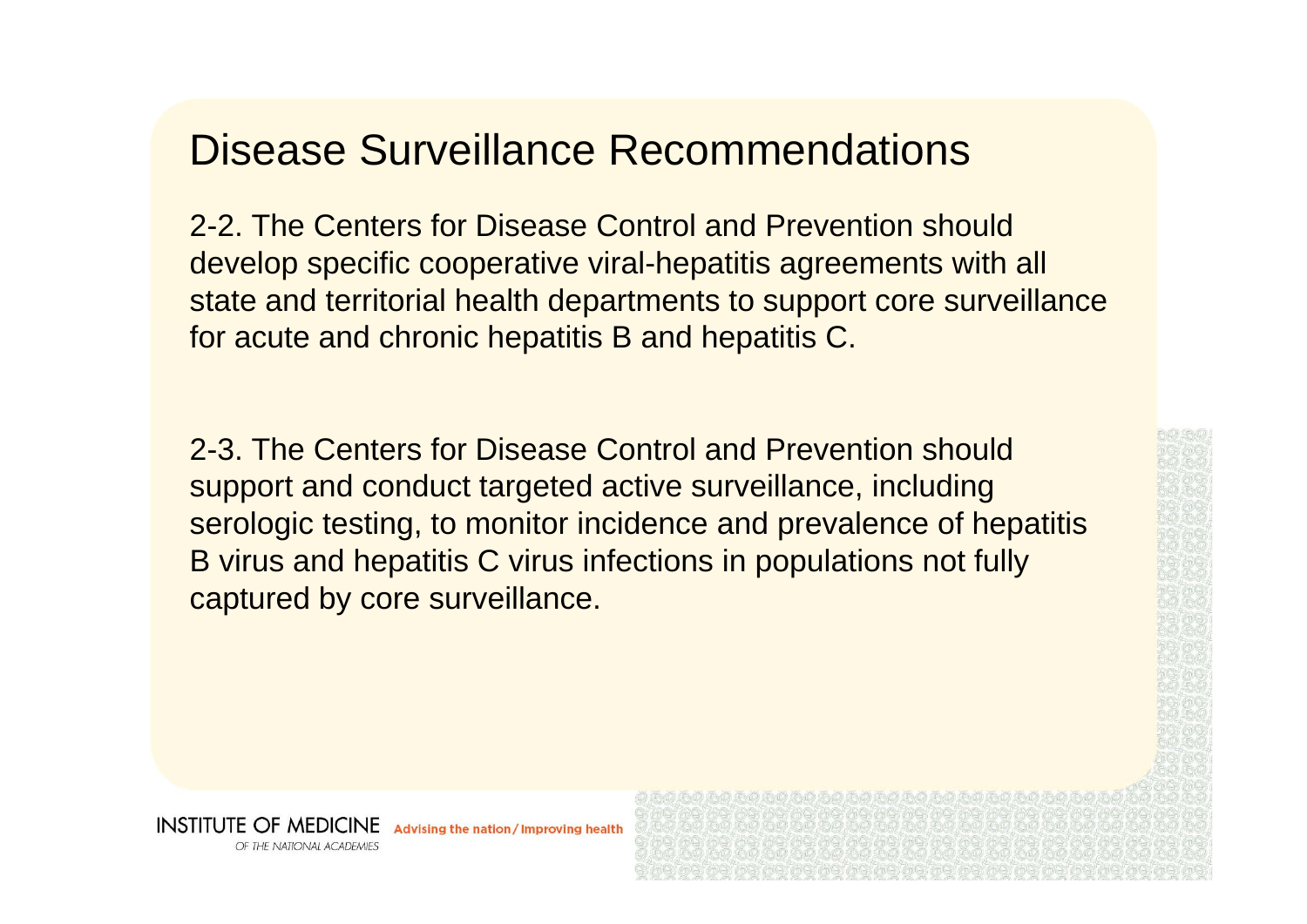# Comprehensive Viral Hepatitis Services

*Community Outreach*

- Г Community-awareness programs
- **Provider-awareness programs**

*Prevention* 

- Vaccination
- **Harm reduction**
- Needle-exchange programs
- **Drug and alcohol treatment services**
- Vaccination of hepatitis B virus-susceptible contacts

*Identification of Infected Persons*

- г Risk-factor screening
- **Laboratory testing**

*Social and Peer Support* 

- Positive prevention services
- **Education and referral to other related services and care**

*Medical Management*

- г Assessment for and provision of long-term monitoring for viral hepatitis and selection of appropriate persons for treatment (in accordance with American Association for the Study of Liver Diseases guidelines)
- г **Psychiatric and other mental-health care**
- **Adherence support**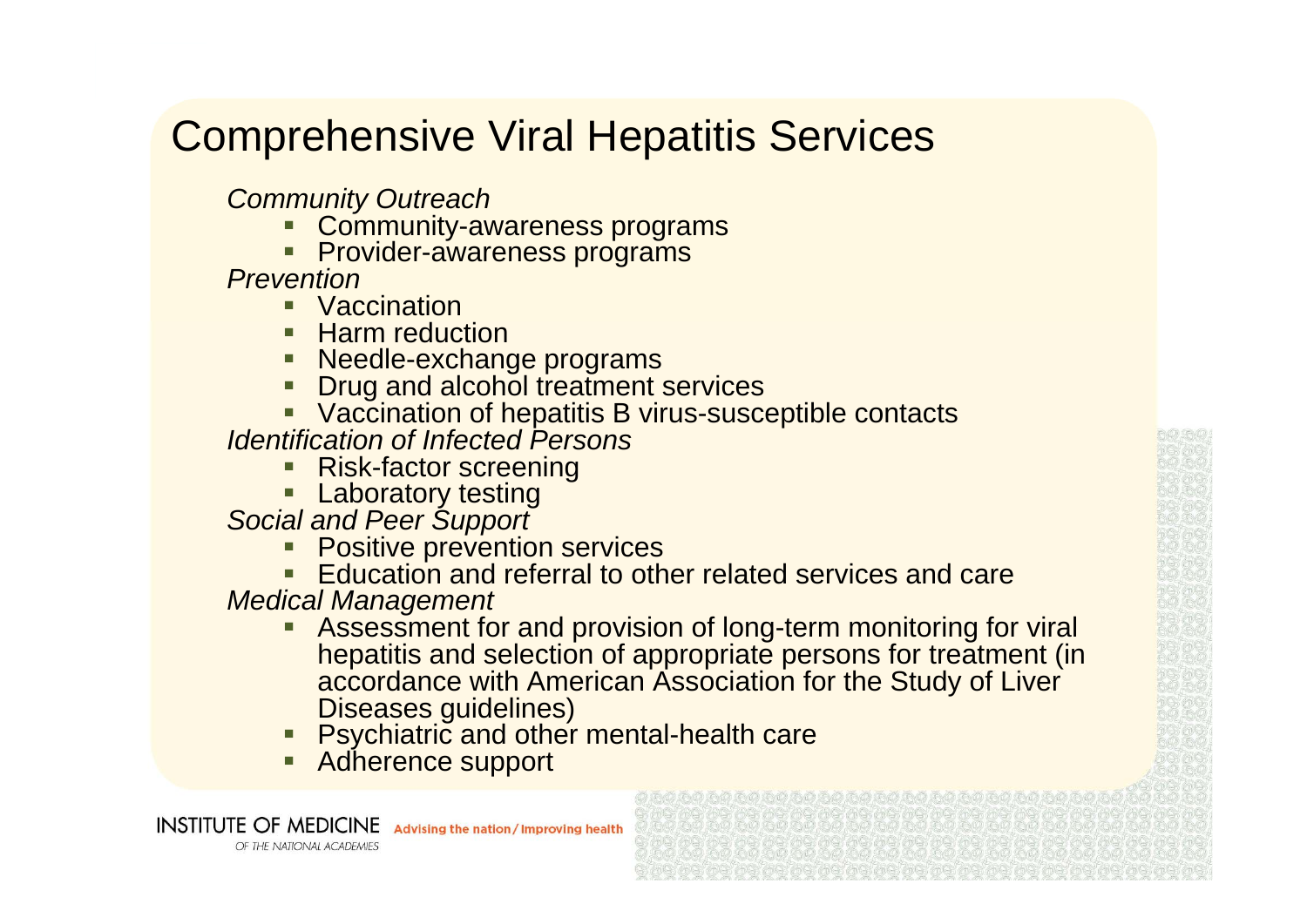# Provider and Community Awareness Findings

#### **Health-Care and Social-Service Providers**

Low levels of knowledge about hepatitis B and hepatitis C

- **Prevalence and incidence**
- Who is at risk
	- •Chronic vs. acute
	- •Who to test?
	- •Who to vaccinate?
- **Interpretation of test results**
- **Clinical sequelae**
- $\blacksquare$  Medical management for chronic infection

#### **General and At-Risk Community**

Low awareness within general community

#### Low awareness within at-risk communities

- п Hepatitis B
- ▉ Hepatitis C

#### **Stigma**

Limited educational programs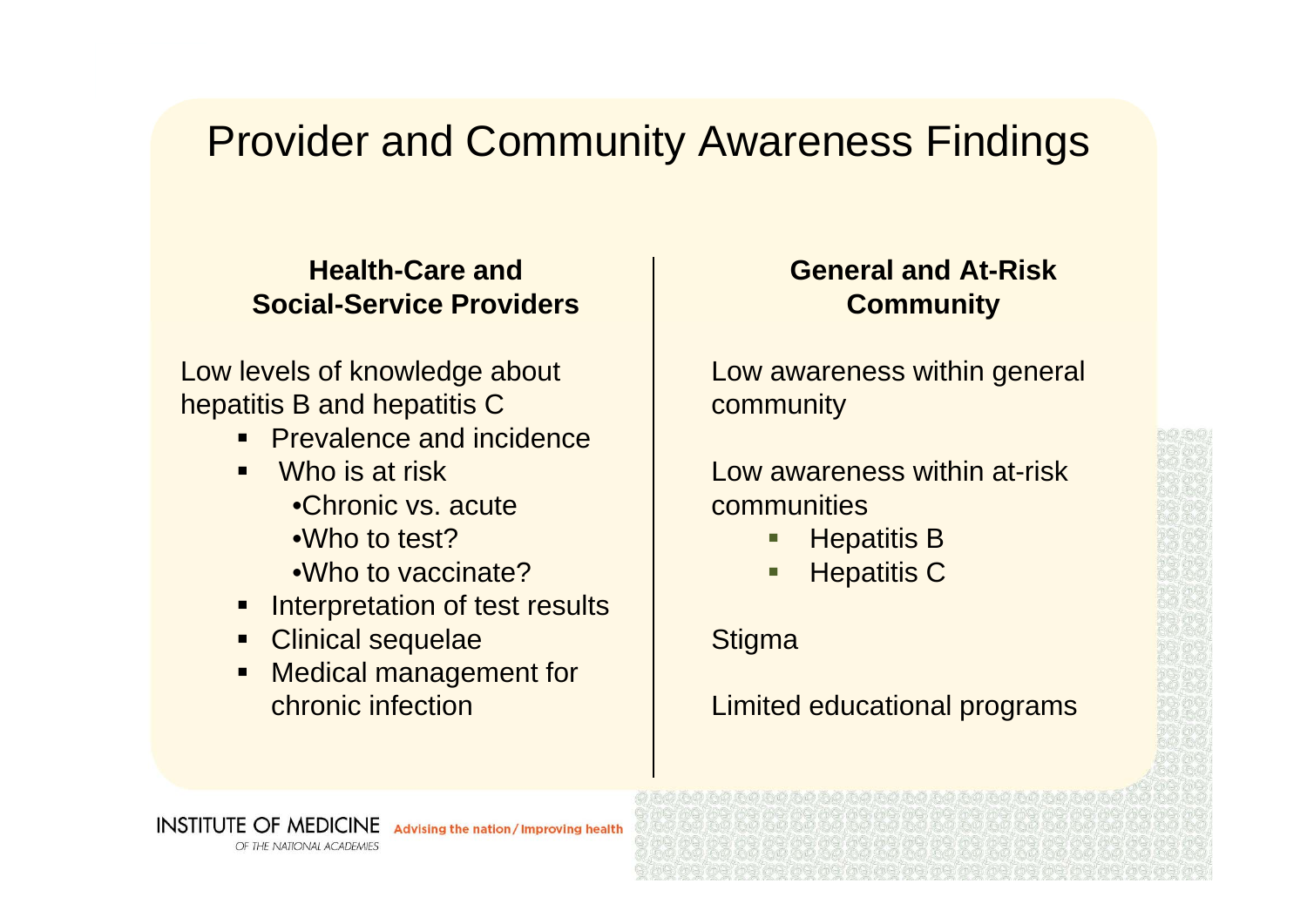#### Improved Provider and Community Awareness

#### **Health-Care and Social-Service Providers**

3-1. The Centers for Disease Control and Prevention should work with key stakeholders (other federal agencies, state and local governments, professional organizations, health-care organizations, and educational institutions) to develop hepatitis B and hepatitis C educational programs for health-care and social-service providers.

Advising the nation / Improving health

#### **General and At-Risk Community**

3-2. The Centers for Disease Control and Prevention should work with key stakeholders to develop, coordinate, and evaluate innovative and effective outreach and education programs to target at-risk populations and to increase awareness in the general population about hepatitis B and hepatitis C.

OF THE NATIONAL ACADEMIES

**INSTITUTE OF MEDICINE**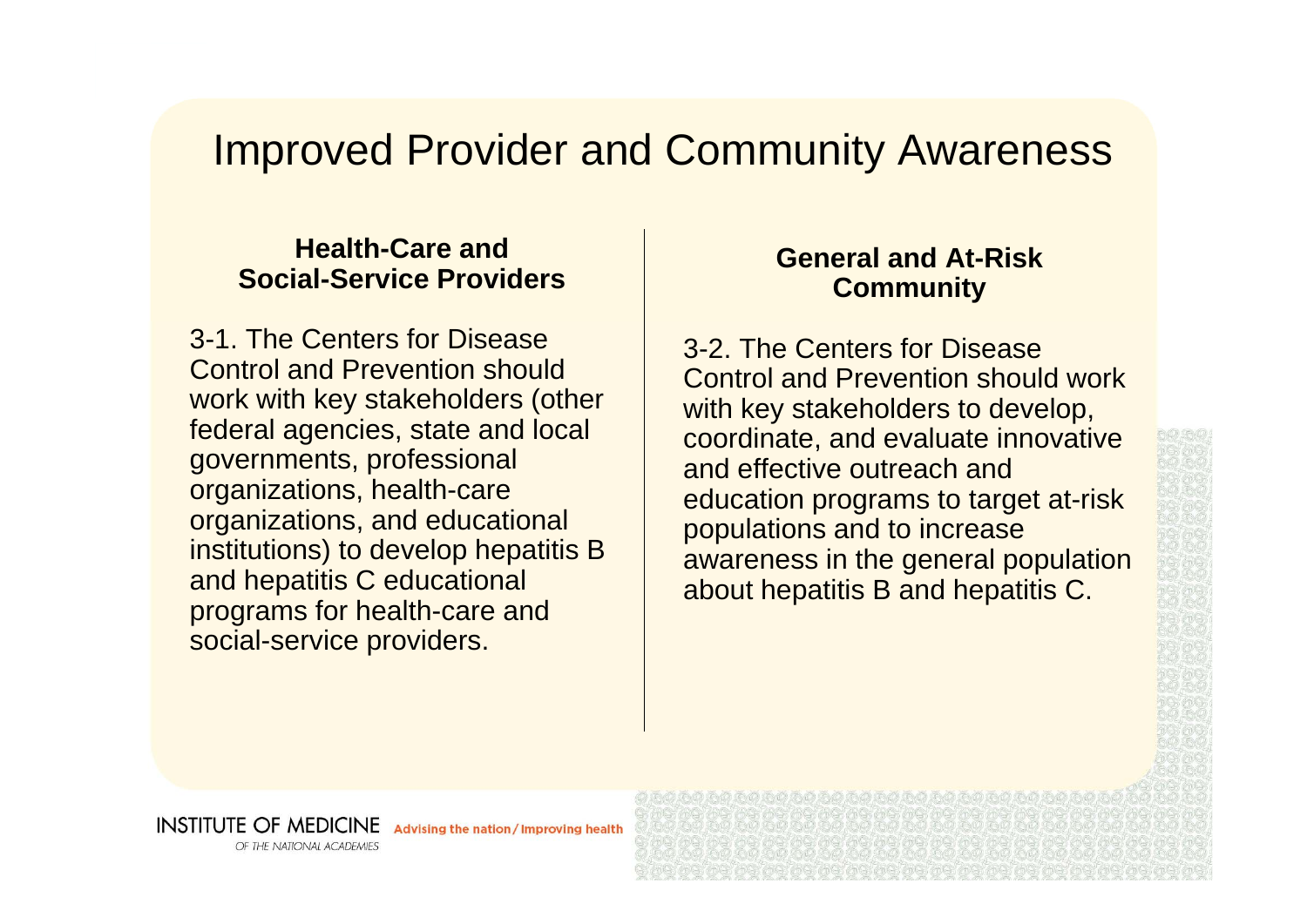## Primary Care and the General Population

5-1. Federally funded health-insurance programs—such as Medicare, Medicaid, and the Federal Employees Health Benefits Program—should incorporate guidelines for risk-factor screening for hepatitis B and hepatitis C as a required core component of preventive care so that at-risk people receive serologic testing for hepatitis B virus and hepatitis C virus and chronically-infected patients receive appropriate medical management.

5-9. The Health Resources and Services Administration should provide adequate resources to federally funded community health facilities for provision of comprehensive viral-hepatitis services.

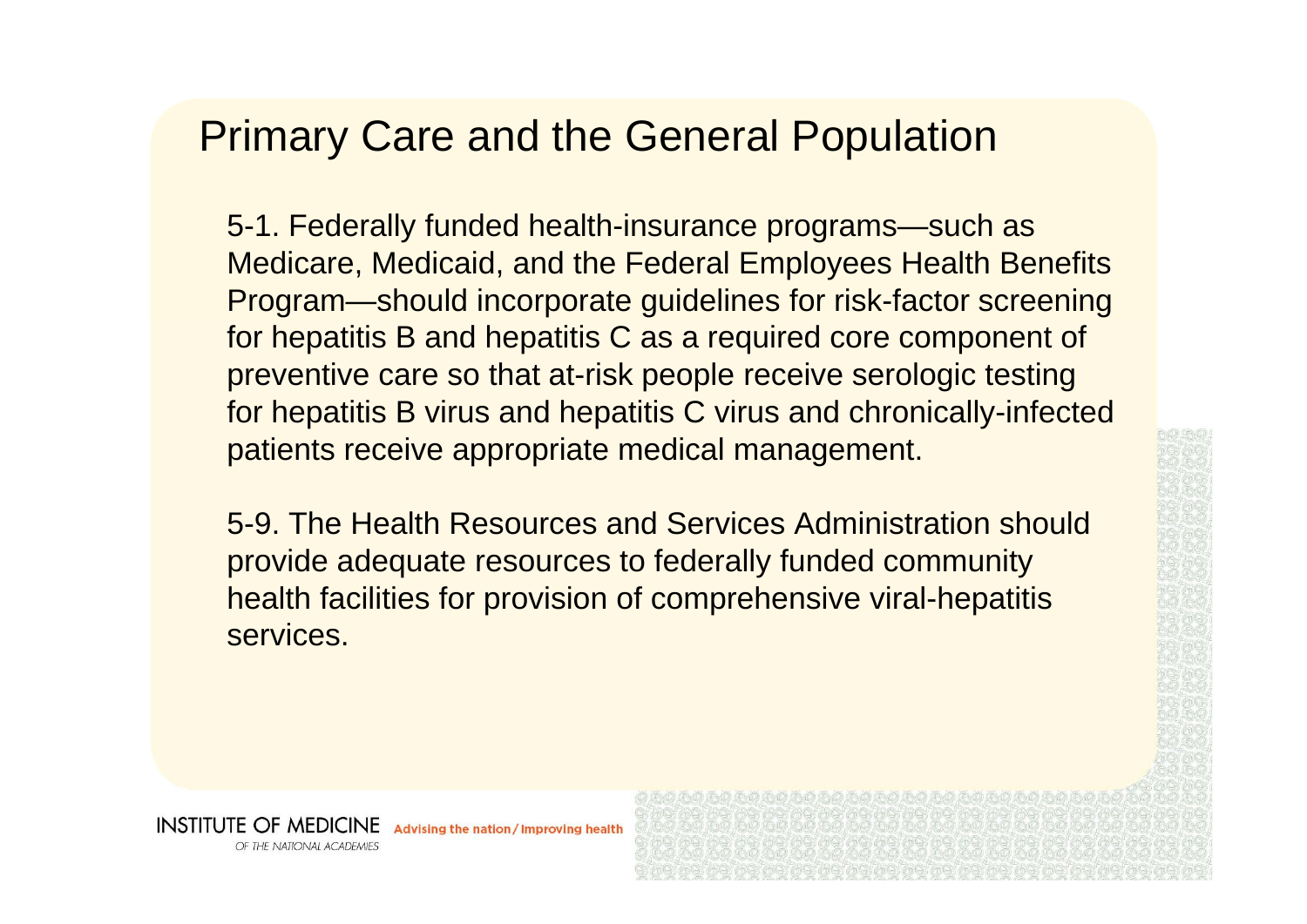# Populations and Setting of Special Interest

- **Pregnant Women**
- Foreign-Born
- **Illicit Drug Users**
- **Incarcerated Populations**
- **High Impact Settings** 
	- STD Clinics
	- HIV Clinics

**INSTITUTE OF MEDICINE** 

OF THE NATIONAL ACADEMIES

- Homeless Shelters
- Mobile Health Units

Advising the nation / Improving health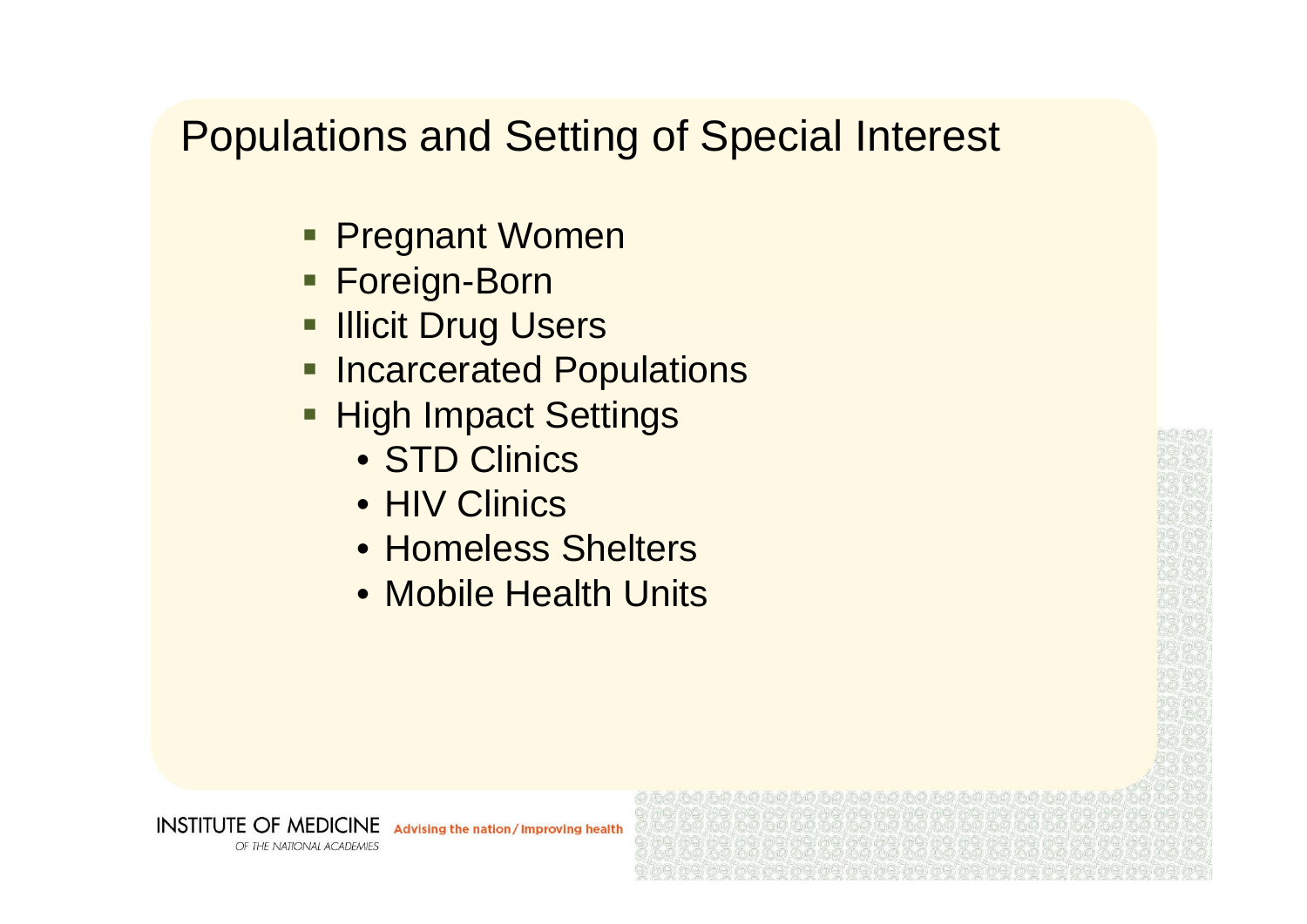# Model for Viral Hepatitis B Services

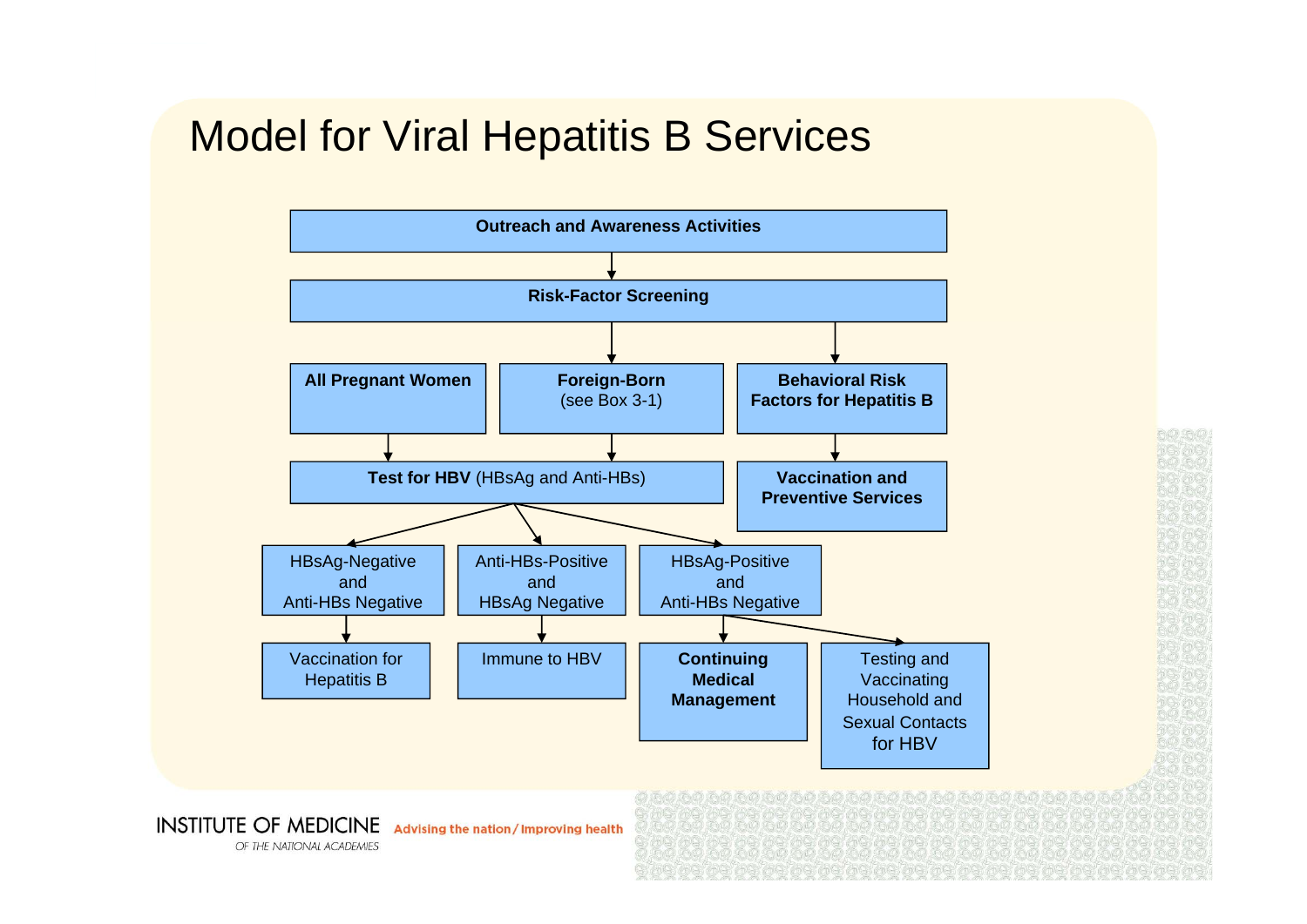#### Pregnant Women

5-6. The Centers for Disease Control and Prevention should provide additional resources and guidance to perinatal hepatitis B prevention program coordinators to expand and enhance the capacity to identify chronically infected pregnant women and provide case-management services, including referral for appropriate medical management.

5-7. The National Institutes of Health should support a study of the effectiveness and safety of peripartum antiviral therapy to reduce and possibly eliminate perinatal hepatitis B virus transmission from women at high risk for perinatal transmission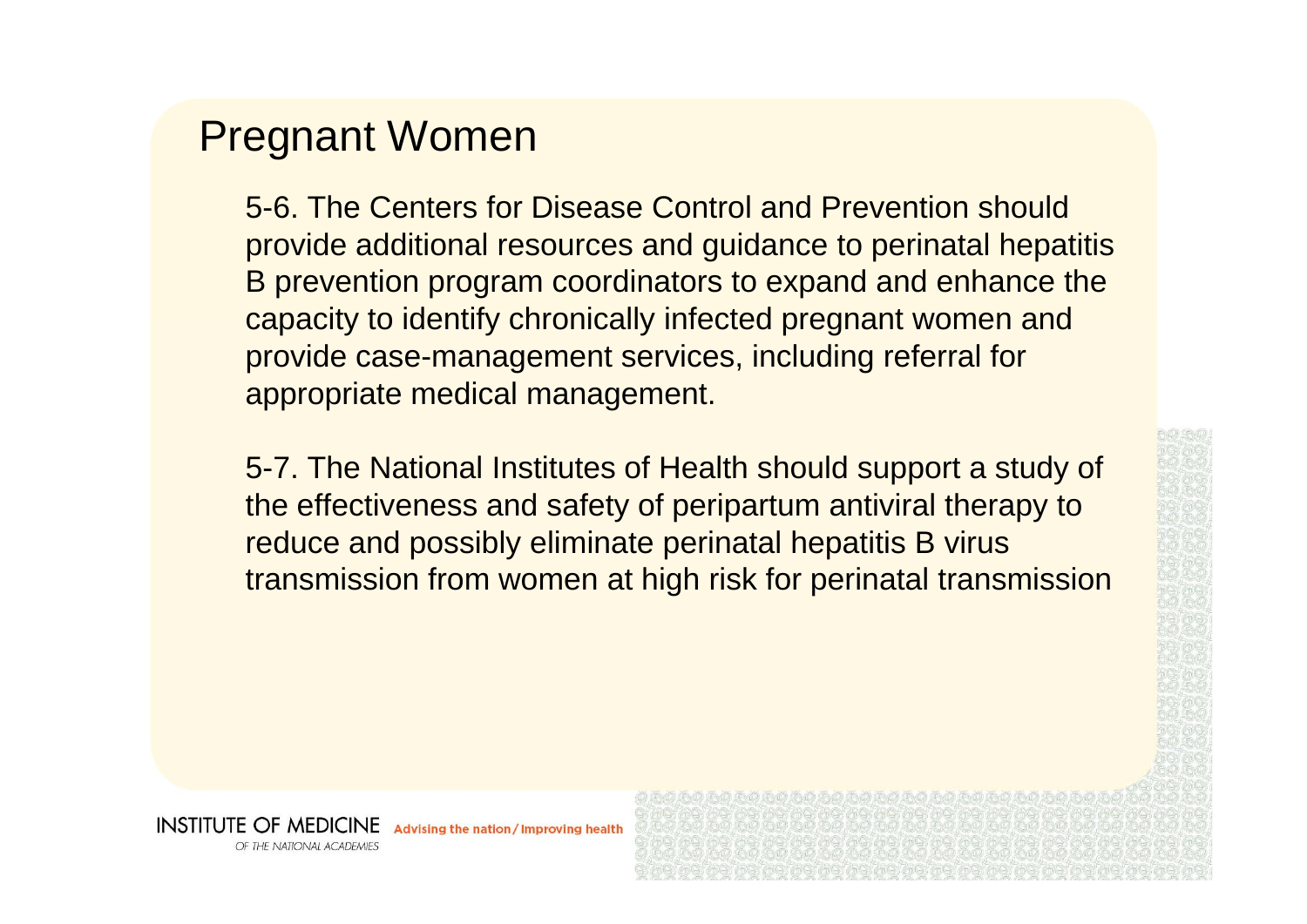# Foreign-Born Populations

5-2. The Centers for Disease Control and Prevention, in conjunction with other federal agencies and state agencies, should provide resources for the expansion of community-based programs that provide hepatitis B screening, testing, and vaccination services that target foreign-born populations.



OF THE NATIONAL ACADEMIES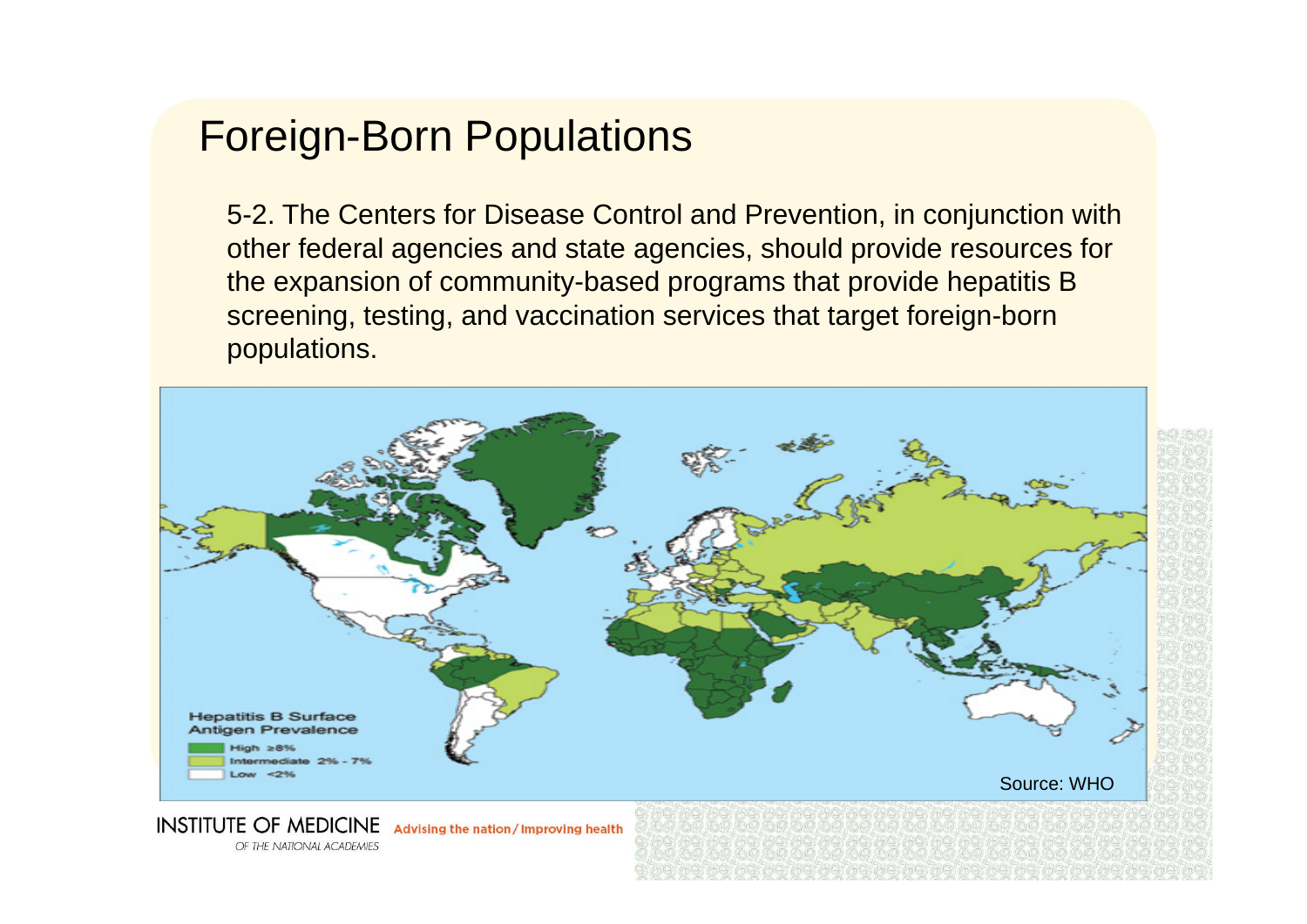#### Illicit Drug Users

5-3. Federal, state, and local agencies should expand programs to reduce the risk of hepatitis C virus infection through injection-drug use by providing comprehensive hepatitis C virus prevention programs. At a minimum, the programs should include access to sterile needle syringes and drug-preparation equipment because the shared use of these materials has been shown to lead to transmission of hepatitis C virus.

5-4. Federal and state governments should expand services to reduce the harm caused by chronic hepatitis B and hepatitis C. The services should include testing to detect infection, counseling to reduce alcohol use and secondary transmission, hepatitis B vaccination, and referral for or provision of medical management.

5-5. Innovative, effective, multicomponent hepatitis C virus prevention strategies for injection drug users and non-injection drug users should be developed and evaluated to achieve greater control of hepatitis C virus transmission.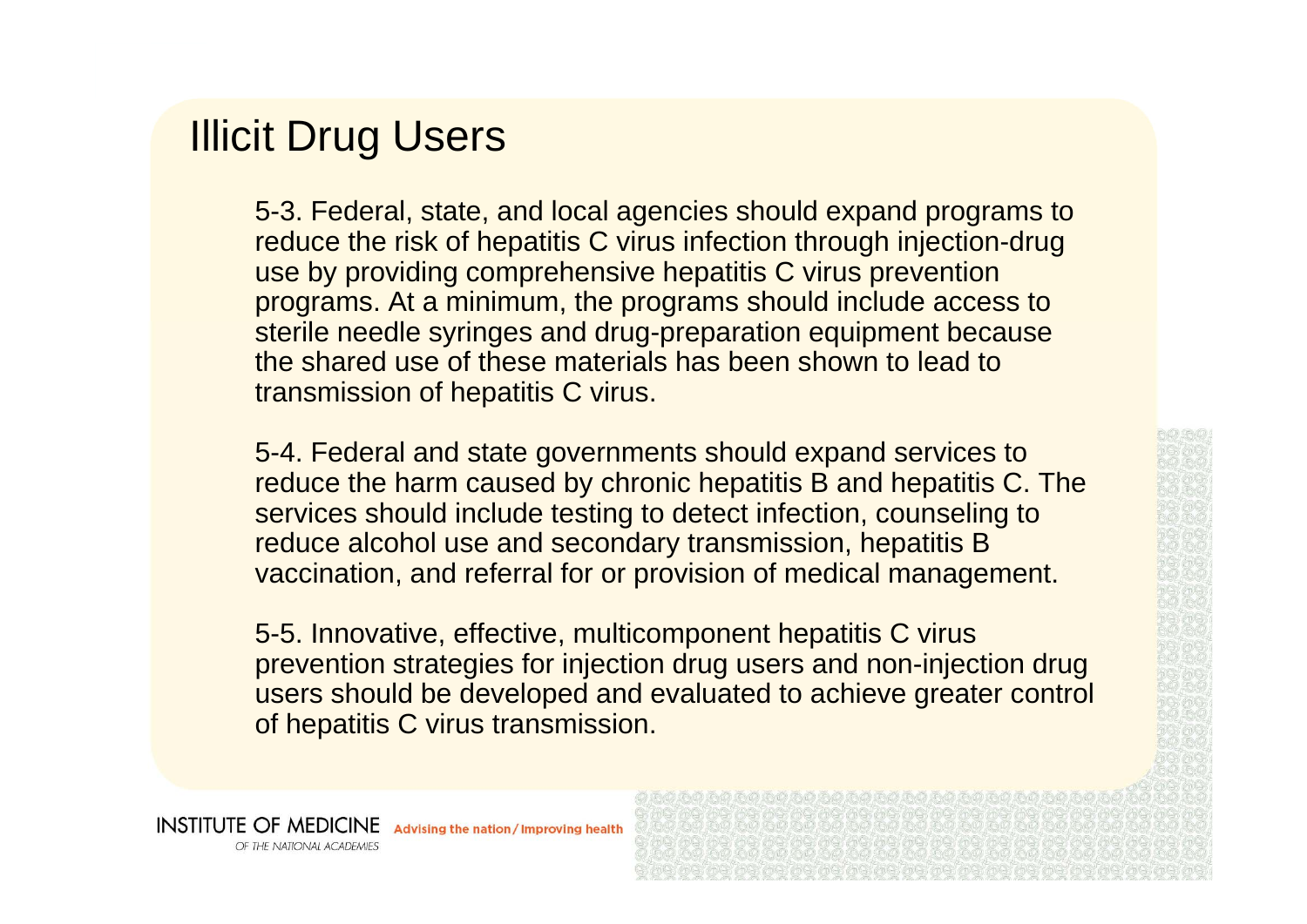# Model of Hepatitis C Services for Illicit Drug Users

#### Outreach and other strategies to attract drug users to services

#### **Services**

- HBV vaccination
- HCV testing with pre- and post-test counseling
- Safe injection education
- Provision of sterile syringes, drug preparation equipment & condoms
- Drug treatment

#### **Post test** counseling for **HCV**

- Seronegatives: discussion of methods to remain uninfected
- Seropositives: Linkage to care & discussion of treatment and medical management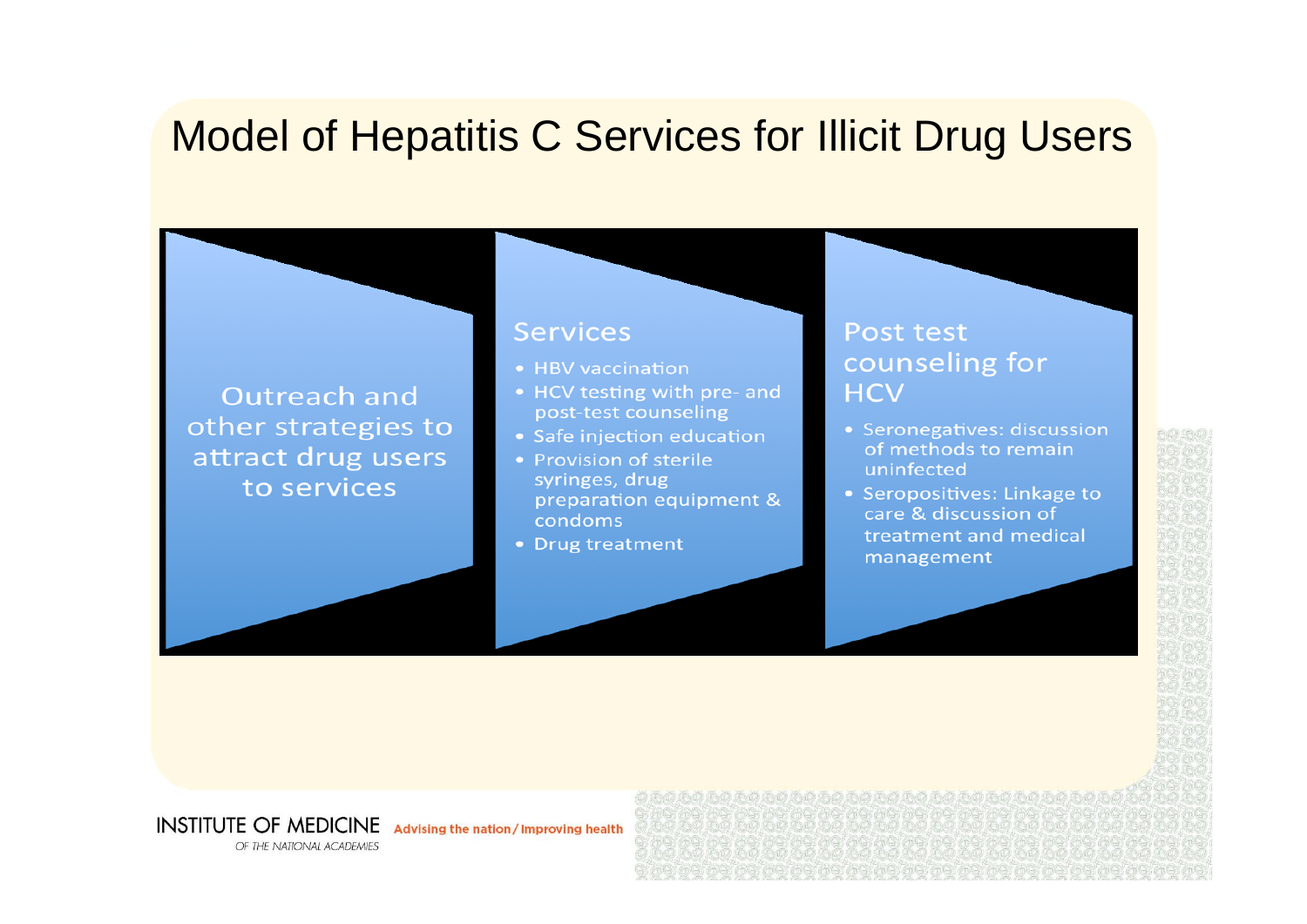#### Incarcerated Populations

5-8. The Centers for Disease Control and Prevention and the Department of Justice should create an initiative to foster partnerships between health departments and corrections systems to ensure the availability of comprehensive viral hepatitis services for incarcerated people.



Advising the nation / Improving health OF THE NATIONAL ACADEMIES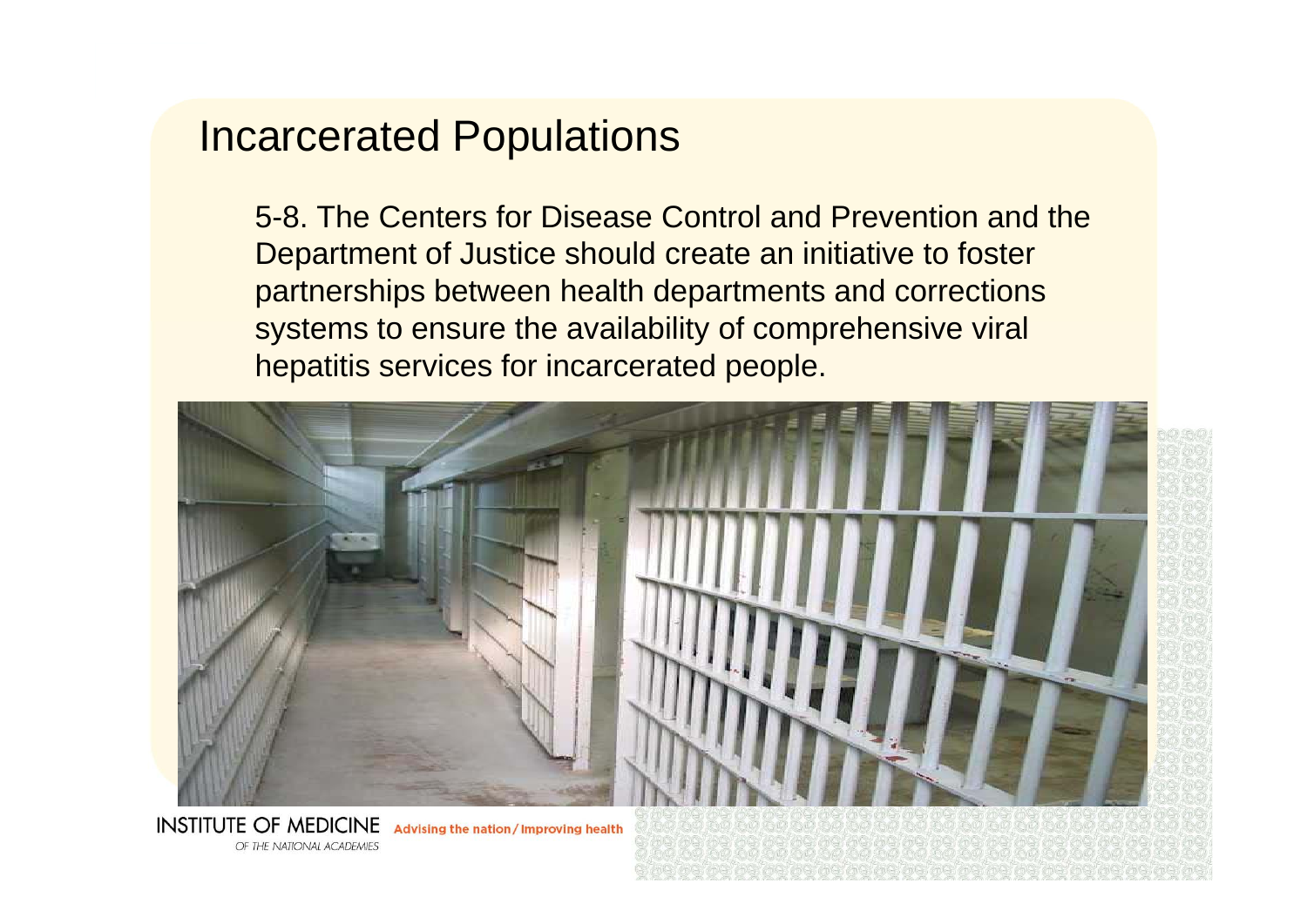#### High Impact Settings

5-10. The Health Resources and Services Administration and the Centers for Disease Control and Prevention should provide resources and guidance to integrate comprehensive viral hepatitis services into settings that serve high-risk populations such as STD clinics, sites for HIV services and care, homeless shelters, and mobile health units.